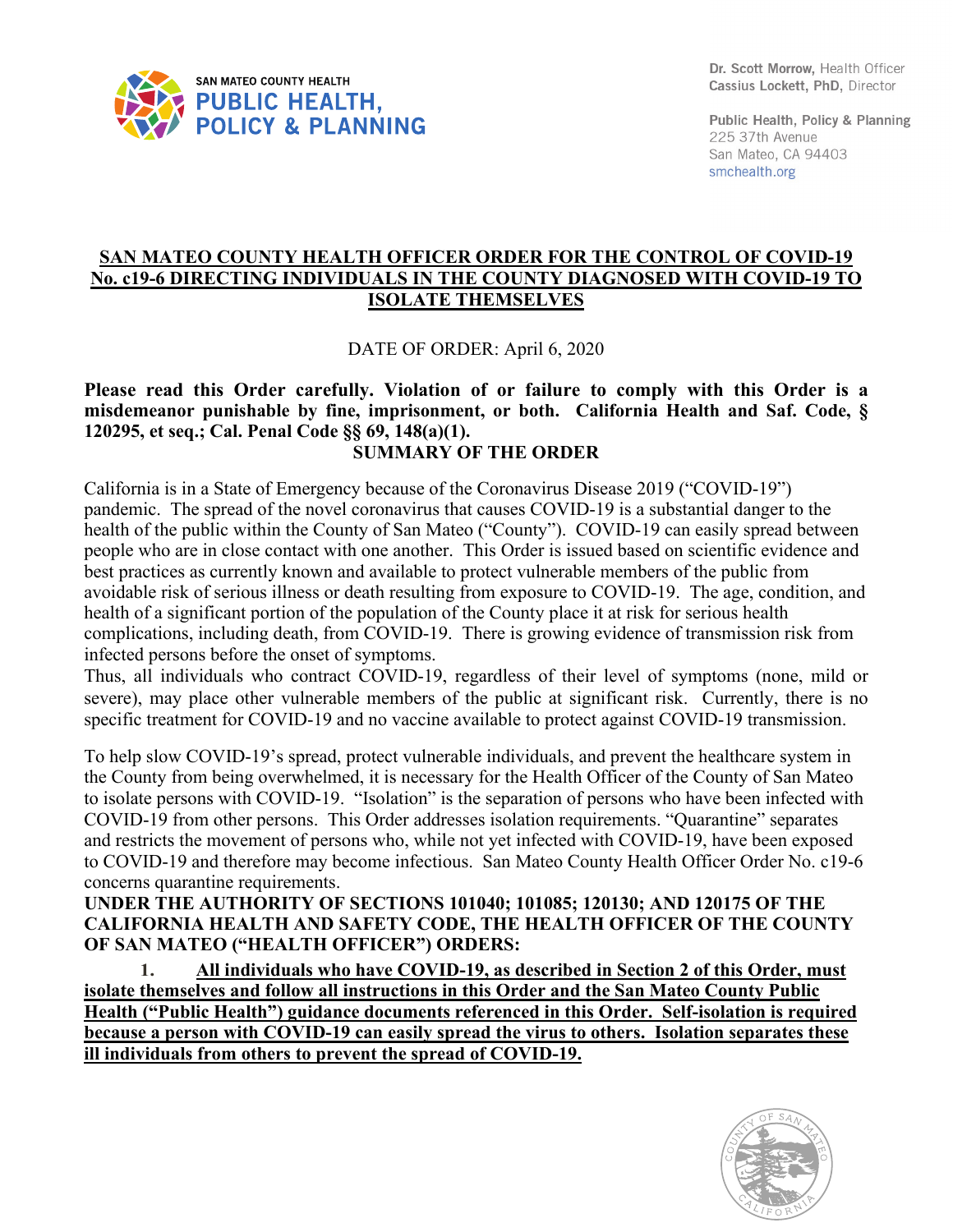

2. For purposes of this Order, an individual is considered to have COVID-19 if the individual was diagnosed with COVID-19 on the basis of a positive lab test for the coronavirus (known as SARS-CoV-2) that causes COVID-19 and is infectious, as described in Section 5.c. below.

3. For purposes of this Order, an individual with COVID-19 who does not have access to a home or residence for the purpose of isolation shall not be deemed in violation of this Order if upon notification of a positive COVID-19 test, said individual promptly contacts the San Mateo County Emergency Operations Center Shelter & Care Branch by dialing 211 to inform of their COVID-19 status and request an isolation location, cooperates fully with EOC staff, and is otherwise compliant with this Order.

4. This Order is issued in accordance with, and incorporates by reference, the March 4, 2020 Proclamation of a State of Emergency issued by Governor Gavin Newsom, the March 3, 2020 Proclamation by the Director of Emergency Services Declaring the Existence of a Local Emergency in the County, the March 3, 2020 Declaration of Local Health Emergency Regarding Novel Coronavirus 2019 (COVID-19) issued by the Health Officer, the March 10, 2020 Resolution of the Board of Supervisors of the County of San Mateo Ratifying and Extending the Declaration of a Local Health Emergency, the March 11, 2020 Order of the Health Officer No. C19-1 restricting visitors to skilled nursing facilities, the March 12, 2020 State of California Executive Order N-25-20, the March 13, 2020 Order of the Health Officer No. C19-3 imposing a School Operations Modification Order, the March 16, 2020 Order of the Health Officer No. C19-5 imposing a Shelter in Place Order, and the March 31, 2020 Order of the Health Officer No. C19-5b extending and revising the Shelter in Place Order.

5. Instructions. All individuals who are diagnosed with COVID-19 must immediately take the following actions:

- a. Isolate themselves in their home or another residence. They may not leave their place of isolation or enter any other public or private place, except to receive necessary medical care or during an emergency that requires evacuation to protect the health and safety of the individual. See Appendix A posted at https://www.smchealth.org/post/health-officerstatements-and-orders and attached to this Order, for further guidance.
- b. Carefully review and closely follow all requirements listed in the "Home Isolation Instructions" posted at www.smchealth.org/post/health-officer-statements-and-orders and attached to this Order as Appendix B.
- c. Tell their close contacts that they need to self-quarantine themselves. Close contacts who should be notified to self-quarantine are people who were in close physical proximity with them during their infectious period. The infectious period begins 48 hours before symptoms began (or, in the absence of symptoms, on the date of a positive test) and ends when the isolation period is over (see Section 6 below). Close contacts of an individual who has COVID-19 include persons who, during the individual's infectious period:
	- Live in or have stayed overnight at the individual's residence; or
	- Are intimate sexual partners of the individual; or
	- Provide or provided care to the individual without wearing a mask, gown, and gloves.